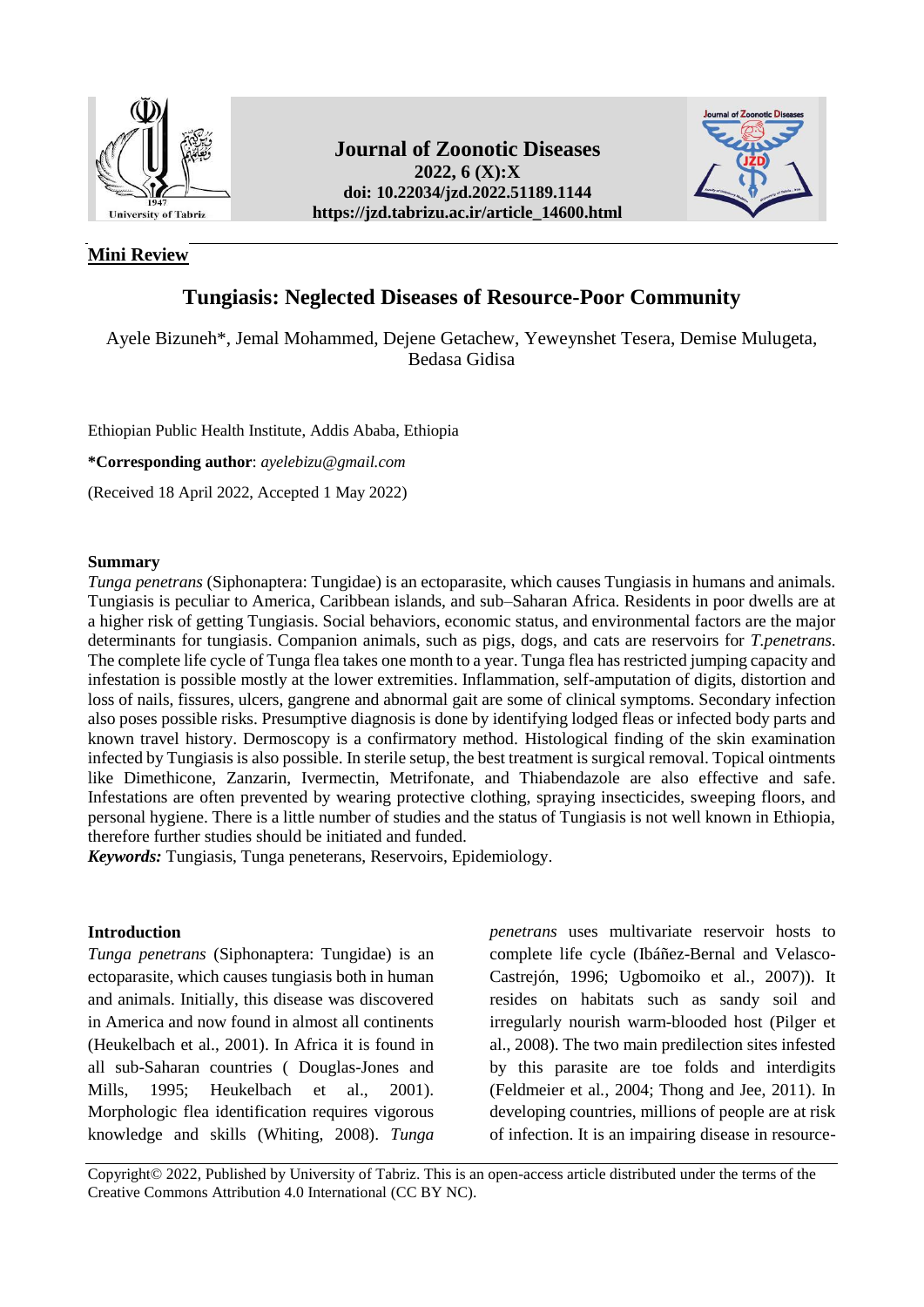poor populations (Feldmeier et al., 2004). It elicit serious incidence and debilitating conditions (Heukelbach et al*.*, 2001; Ugbomoiko et al*.*, 2007). A brownish-red spot nearly with diameter 1-3 mm and protruding visible posterior segment of the flea are early symptoms for Tungiasis (Heukelbach, et al., 2004). Any physician can tentatively diagnose the disease by using area of infection and typical history of the disease, even though dermoscopy is the confirmatory method (Heukelbach et al., 2001). Surgical removal is the gold standard treatment under sterile conditions (Heukelbach et al*.*, 2001; Feldmeier et al., 2003). Behavioral, social and environmental changes play significant role for tungiasis prevention and control (Muehlen et al., 2006; Ugbomoiko et al., 2007).

# **Epidemiological distribution**

*Tunga penetrans* is one of the few parasites, which has early spread from the Occidental to the Oriental Hemisphere. In the  $17<sup>th</sup>$  century, it was first discovered and only found in the American continent (Heukelbach et al., 2001). The incipient

clinical case of Tungiasis was investigated by Gonzalo Fernande (Feldmeier et al., 2003). In 1872, this flea entered the first African country, Angola, and then observed in Senegal along with human transportation across the water body. In 1899, it reached Madagascar with Senegalese troops of the French army and later spread to several parts of Africa, and in the same century entered the Indian Subcontinent by returnees of British troops (Eisele et al., 2003; Durden and Hinkle, 2018). Within few years it spread from Angola to whole sub-Saharan Africa along with trading routes and advancing troops (Heukelbach et al., 2001; Feldmeier et al*.,* 2003). Currently, Tungiasis is a peculiar disease in Latin America, sub-Saharan Africa, and the Caribbean regions. Scattered circumstance has been reported from the corridor of Asia and Oceania (Ibáñez-Bernal and Velasco-Castrejón, 1996). Tungiasis has a sporadic spread, and occurs in underdeveloped society in rural Hicksville, in secluded fishing hamlets along water shores, and in the dump of urban centers (Cestari and Silva, 2007).



**Fig. 1.** Map showing predicted distribution of Tungiasis across sub-Saharan Africa. The green dots correspond to occurrence locations (Deka 2020).

# **Biology and Identification**

The length of an adult flea is only 1 mm, although the pregnant female flea becomes a globular white mass reaching up to a diameter of 12 mm and having a black dot at the center. The abdominal cone together with the black dot at the center of the niosome is used for respiration, new eggs outlet, and excretion pathway. The fecal waste material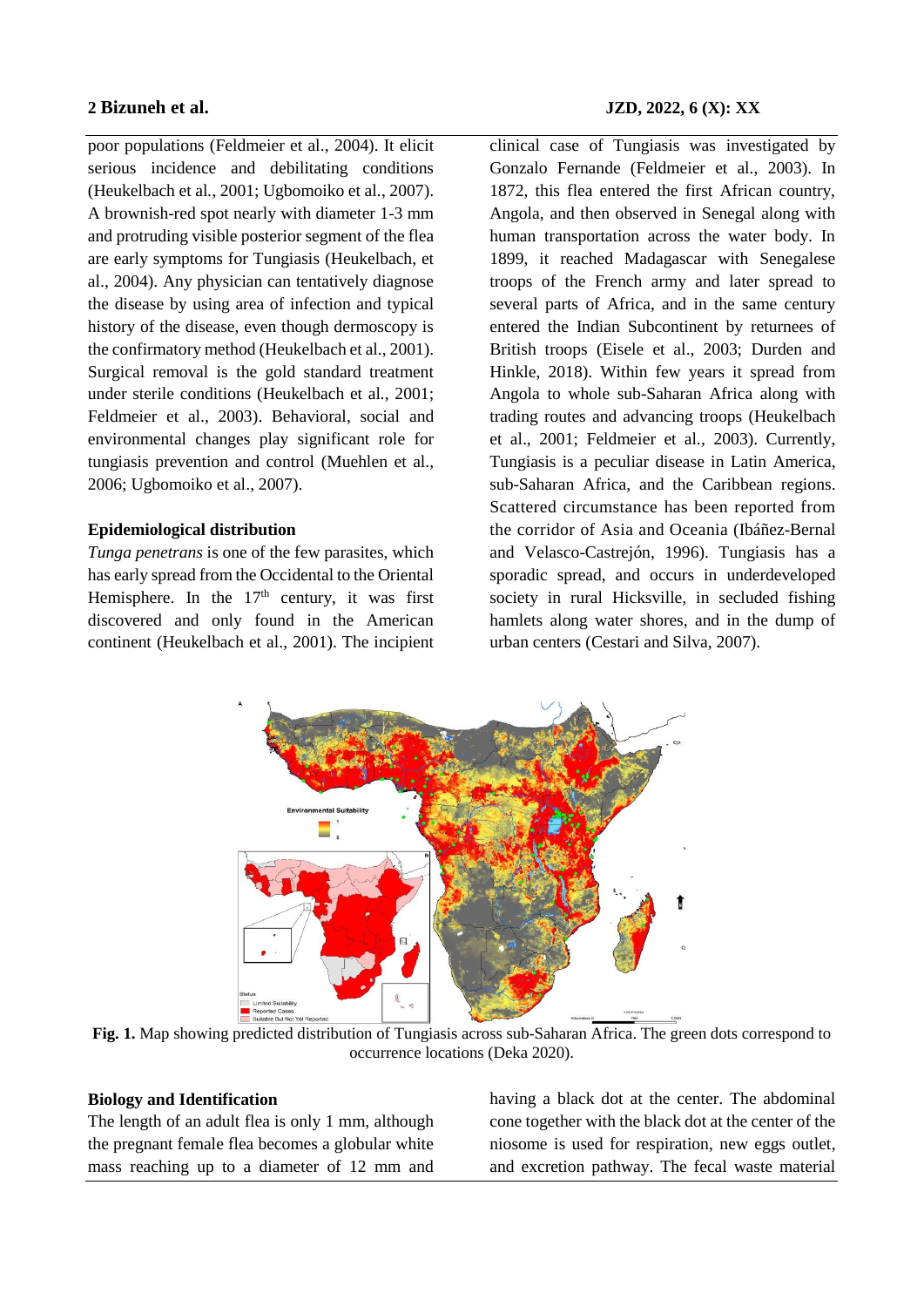expelled by the female flea has a pheromonal activity and attracts other fleas toward the embedded one (Gordon, 1941; Eisele et al*.*, 2003; Pilger et al*.*, 2008; Durden and Hinkle, 2018). The male flea has protruded, whereas the female has a groove-like copulatory organ at the abdominal end (Heukelbach et al., 2004; Pampiglione et al., 2009). The identification of flea morphology requires

vigorous knowledge and skills. Fleas have a phylogenic relationship at the level of family, genus, and order (Whiting et al., 2008). Cephalic capsule, maxillary palps of the head, pronotum and mesonotum fusion of the thorax and the size of the spiracles are the major morphological features to distinguish *T.penetrans* from other species of fleas (Winter et al., 2009).



**Fig. 2.** Female *Tunga Penetrans* (Heukelbach, 2005)

## **Life cycle**

Copulation takes few to two seconds after getting the female flea inside the skin and does not occur at external environment. In a single reproductive cycle, a female flea lies up to 100-200 hatchable eggs (Heukelbach et al., 2004; Pampiglione et al., 2009). The hatched eggs grow into the larval stages within three to four days (Nagy et al., 2007). Larvae then hatch into pupae that are in cocoons. Finally, under favorable condition pupae emerges as adult flea during few weeks, but under adverse conditions, it can be as long as a year. The adult flea then emerges and hunts for an appropriate host to get its meal and completes its life cycle (Heukelbach et al., 2001; Feldmeier and Krantz, 2013).

## **Reservoirs**

*Tunga penetrans* affect ranges of mammalian orders including Cingulata, Pilosa, Artiodactyla, Perissodactyla, Carnivora, Rodentia, Primates and Proboscidea, and 27 genera of animals (Avelar, 2010). Both domestic and wild animals are the predominant source of Tungiasis. Animals like monkey, cattle, elephant, sheep, goat, dog, cat, and pig are important animal reservoirs (Wilcke et al., 2002; Heukelbach et al., 2004).

# **Health Importance**

Bulging of Tunga flea inside the epidermis cause annoyance in human and animals (Durden and Hinkle, 2018). It elicits debilitating conditions like inflammation, malformation, chasmic-ulcers, Onycholysis, gangrene, gait abnormalities and toe cleavage (Ugbomoiko et al., 2007; Feldmeier et al., 2014). A subordinate complication also raise decent risks like insomnia, tetanus, Hepatitis and HIV if a common non-sterile flea removal tool is employed and shared among household members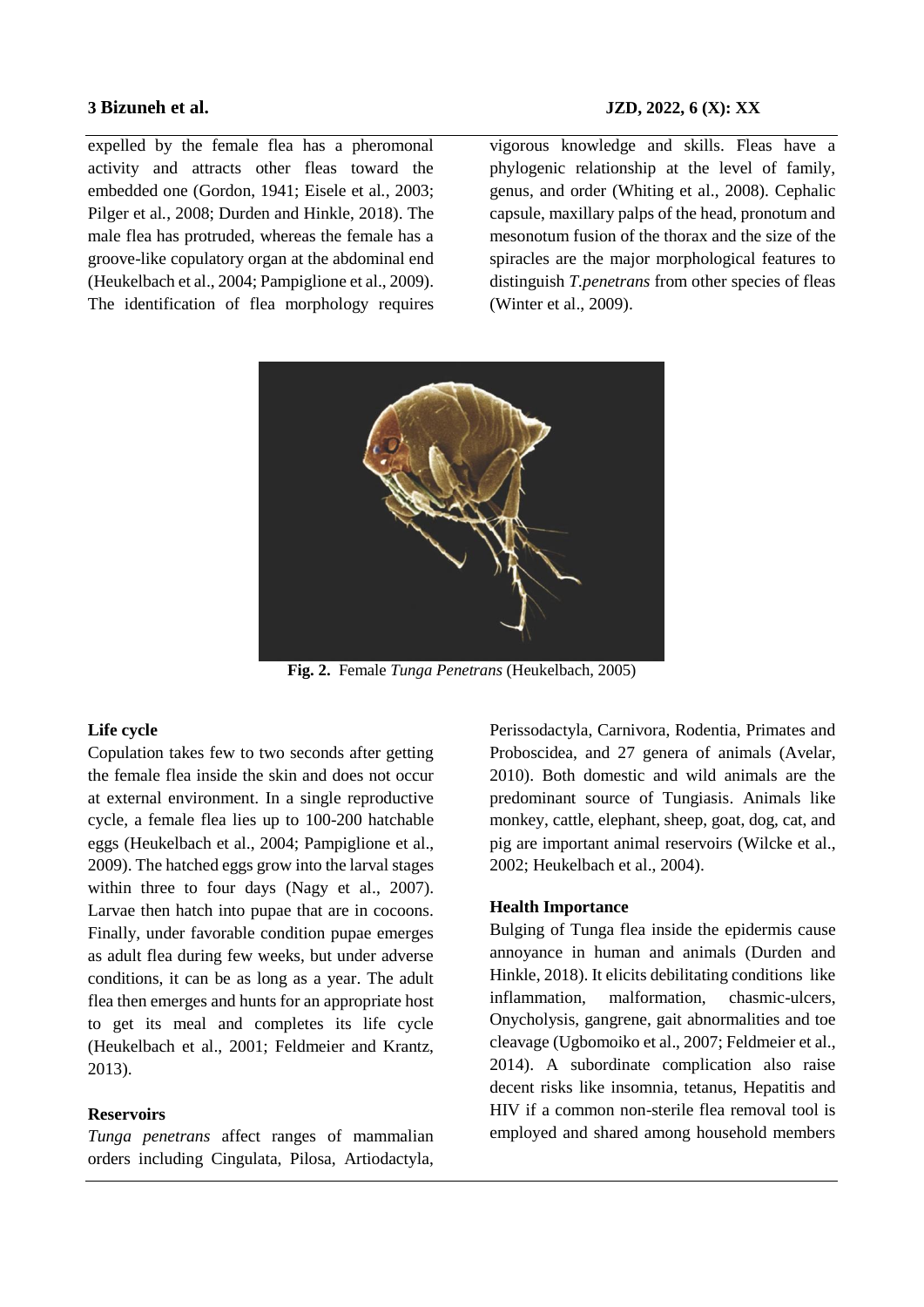(Muehlen et al., 2006; Feldmeier and Krantz, 2013).



**Fig. 3.** Human, animal, and sylvatic transmission cycle of *T. penetrans* in tropical environment (Feldmeier et al., 2014).

### **Transmission factors**

Temperature is a driving factor for Tungiasis and flea growth optimum temperature is  $22-31$  °C (Heukelbach et al., 2004). The disease is highly aggravated with the presence of sandy soils and agricultural practice (Muehlen et al., 2006; Wilcke et al., 2002). People residing with animals, poverty, and limited resource risk groups to Tungiasis. Behavioral attributes associated with age and gender are also risk factors (Heukelbach et al., 2004; Heukelbach et al., 2005; Hotez et al., 2008; Mazigo et al., 2010). Social attitudes, health infrastructures, and treatment modalities are also factors (Winter et al., 2009). Tunga parasite mounts unprotected part of the human skin and has restricted capacity of jumping. Penetration mostly occurs around the periungual region (area under the nail) but can also occur on legs, groin, hands,

genitals, face, elbows, wrists, breasts, back, thighs (Bezerra, 1994; Fein et al., 2001; Feldmeier et al., 2004; Escamilla-Martinez et al., 2008; Thong and Jee, 2011).

#### **Clinical presentation**

Clinical features and premature symptoms are not obvious and indistinguishable. As the female flea increase in its size, irritation or itching intensifies and proceeded by swelling, soreness, and pain (Feldmeier et al., 2004). Brownish-red spot nearly with a diameter of 1-3 mm and the presence of protruding posterior segment of the flea is an early clinical symptom. At the later stage, the protruding segment of the flea increases forming a black dot surrounded by a white patch and the diameter of the lesion get to 1-4 mm (Heukelbach et al*.*, 2004).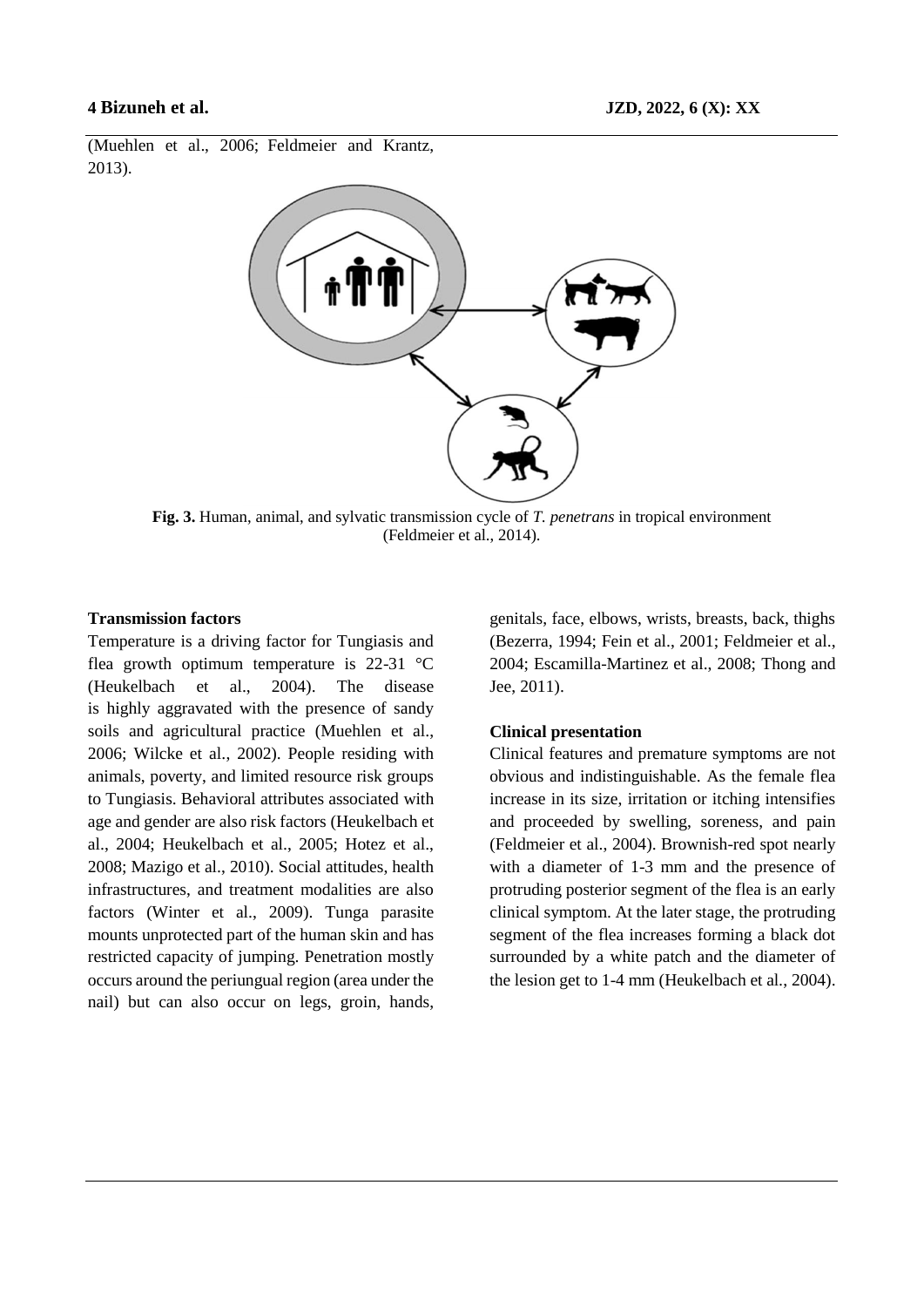

**Fig. 4.** Typical Tungiasis lesion on the fingertip (Heukelbach, 2005).

### **Diagnosis**

Primarily tungiasis is diagnosed by identifying lodged fleas under the skin, usually as a black annoyance dot followed by pain. Diagnosis also possible by using flea morphology, travel history, and area of affected body part. In tungiasis prevalent area, diagnosis is performed using a microscope (Eisele et al., 2003; Feldmeier et al., 2004). In most cases, the patients grumble with itch and pain at the lower extremity of the body. The presence of expelled eggs anchoring to the skin, and liberating threads of brown feces is pathognomonic for the presence Tunga fleas (Heukelbach et al., 2001). Cases like; Mycosis, wart, bacterial infection, granulomas, exostosis, myiasis, tick bite, and melanoma are differential diagnosis for Tungiasis ( Veraldi and Valsecchi, 2007; Pampiglione et al*.*, 2009).

#### **Treatment**

Under sterile conditions, flea surgical removal is a first-line treatment option. Surgical removal is not a simple task; it requires experience and good look of eye. After the removal of the flea, the sore area should be applied with topical antibiotics (Heukelbach et al., 2001; Feldmeier et al., 2003). Additionally, Dimethicone, Zanzarin, Ivermectin, Metrifonate, and Thiabendazole are also effective and safe. These drug work by reducing viability of the parasite and facilitating manual removal (Heukelbach, 2006; Feldmeier and Heukelbach, 2006; Thielecke et al., 2014). The surgical and topical options may not remove parasite completely; additional treatments such as cryptotherapy and electrodesiccation should also be initiated (Heukelbach et al., 2003).

# **Control and prevention**

Control and prevention of Tungiasis is possible by using evidence-based multi-sectorial approaches (Heukelbach et al., 2021). Plant-based repellents prevent tungiasis occurrence and reduce morbidity to insignificant levels. The regular application of coconut oil reduces the attack rate by 92% to almost 100% and prevents the development of morbidity (Feldmeier and Heukelbach, 2006; Feldmeier et al., 2013; Thielecke et al., 2013). Tungiasis is prevented by using protective shoes, boots, socks, sweeping of the floor and spraying insecticides (Pampiglione et al., 2009). Daily and frequent observation of feet and digits for the presence of the flea, timely removal, and personal hygiene can also prevent Tungiasis (Olomolehin and Adewunmi, 1982). Health, behavioral, social and environmental promotion can play role for Tungiasis control and prevention (Muehlen et al., 2006; Ugbomoiko et al., 2007).

# **Conclusion**

Tungiasis is peculiar to the American, Caribbean islands, and sub–Saharan Africa. Tungiasis incidence increases to higher rate where animals and humans are living together. Tungiasis is zoonotic infection. Animals like pigs, dogs, and cats are reservoirs for *Tunga penetrans*. People living in poor dwelling are risk groups of getting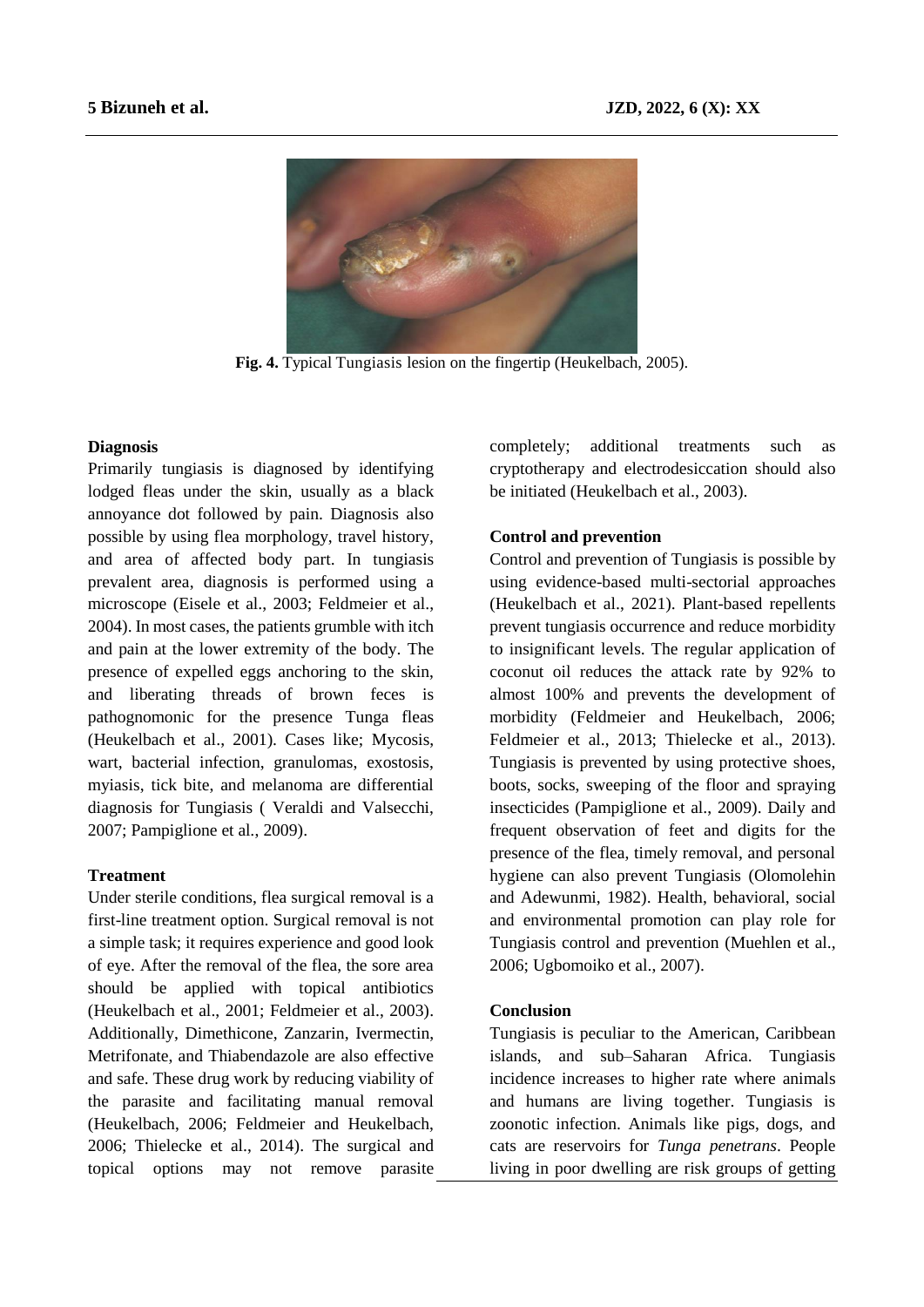Tungiasis. Social behaviors, economic status, and environmental factors are the major determinants. Inflammation, self-amputation of digits, distortion and loss of nails, fissures, ulcers, gangrene and abnormal gaits are clinical features. Secondary infection poses considerable risks. It is detectable both in presumptive and confirmatory ways. It is a preventable and treatable disease. There is a little number of studies and the status of Tungiasis is unknown in Ethiopia, therefore further studies should be initiated and funded.

## **Acknowledgments**

The author would like to thank all my colleagues who support me in this review and have greater gratitude to the Ethiopian Public Health Institute for logistic support.

### **Conflict of interests**

No conflict of interests.

#### **Ethical approval**

Not applicable.

#### **References**

- Ade-Serrano A., Olomolehin G. & Adewunmi A. Treatment of Human Tungiasis with Niridazole (Ambilhar) a Double-Blind Placebo-Controlled Trial. *Annals of Tropical Medicine and Parasitology,*1982, 76(1), 89- 92.
- Avelar M. Sistemática e Análise Cladística Das Espécies Neotropicais Do Gênero Tunga Jarocki (Siphonaptera: Tungidae), 2010, 18(38), 215.
- Cestari F., Simone P. & Marcia R. Tungiasis and Myiasis. *Clinics in Dermatology,* 2007, 25(2), 158–64.
- Chen T. & Shiou J. Tungiasis: A Case Report and Review of the Literature. *Dermatologica Sinica*, 2011, 29(1), 29–31.
- Deka A. Mapping the Geographic Distribution of Tungiasis in Sub-Saharan Africa. *Tropical Medicine and Infectious Disease*, 2020, 5(3), 1–20.
- Durden A. & Nancy H. 2018, *Fleas (Siphonaptera)*. Elsevier Inc. 145-169.
- Eisele M., Heukelbach J., Eric Van M., Heinz M., Oliver M., Sabine F. & Hermann F. Investigations on Biology, Epidemiology, Pathology and Control of Tunga Penetrans in Brazil: I. Natural History of Tungiasis in

Man. *Journal of Parasitology Research,* 2003, 90(2), 87–99.

- Feldmeier H., Sentongo E. & Krantz I. Tungiasis (Sand Flea Disease): A Parasitic Disease with Particular Challenges for Public Health. *European Journal of Clinical Microbiology and Infectious Diseases,* 2013, 32(1), 19–26.
- Feldmeier H., Margit E., Eric Van M., Heinz M., Ronaldo R. & Heukelbach J. Investigations on the Biology, Epidemiology, Pathology and Control of Tunga Penetrans in Brazil IV. Clinical and Histopathology. *Journal of Parasitology Research,* 2004, 94(4), 275–82.
- Feldmeier H., Heukelbach J., Uade Samuel U., Elizabeth S., Pamela M., Georg von S-H. & Ingela K. Tungiasis-A Neglected Disease with Many Challenges for Global Public Health. *PLoS Neglected Tropical Diseases,* 2014, 8(10).
- Heukelbach J., Costa A., Wilcke T., Mencke N. & Feldmeier H. Animal Reservoir of Tunga Penetrans in Severely Affected Communities , North-East Brazil. *Medical and Veterinary Entomology,* 2004, 18(4), 329–35.
- Heukelbach J., Eisele M., Jackson A. & Feldmeier H. Topical Treatment of Tungiasis: A Randomized, Controlled Trial. *Journal of Tropical Medicine and Parasitology,* 2003, 97(7), 743–49.
- Heukelbach J., Sahebali S., Van Marck E., Sabóia Moura R.C. & Feldmeier H. An Unusual Case of Ectopic Tungiasis with Pseudoepitheliomatous Hyperplasia. *The Brazilian Journal of Infectious Diseases,*  2004, 8(6), 465–68.
- Heukelbach J., Sales De Oliveira F., Hesse G. & Feldmeier H. Tungiasis: A Neglected Health Problem of Poor Communities. *Tropical Medicine and International Health,* 2001, 6(4), 267–72.
- Heukelbach J. Invited Review-Tungiasis. *Revista Do Instituto de Medicina Tropical de Sao Paulo,* 2005, 47(6), 307–13.
- Heukelbach J. Revision on Tungiasis: Treatment Options and Prevention. *Expert Review of Anti-Infective Therapy,* 2006, 4(1), 151–57.
- Heukelbach J., Liana A., Rukayat Queen A. & Uade Samuel U. Sustainable Control of Tungiasis in Rural Nigeria: A Case for One Health." *One Health & Implementation Research*, 2021, (1), 4–13.
- Ibáñez-Bernal S. & Velasco-Castrejón O. New Records of Human Tungiasis in Mexico